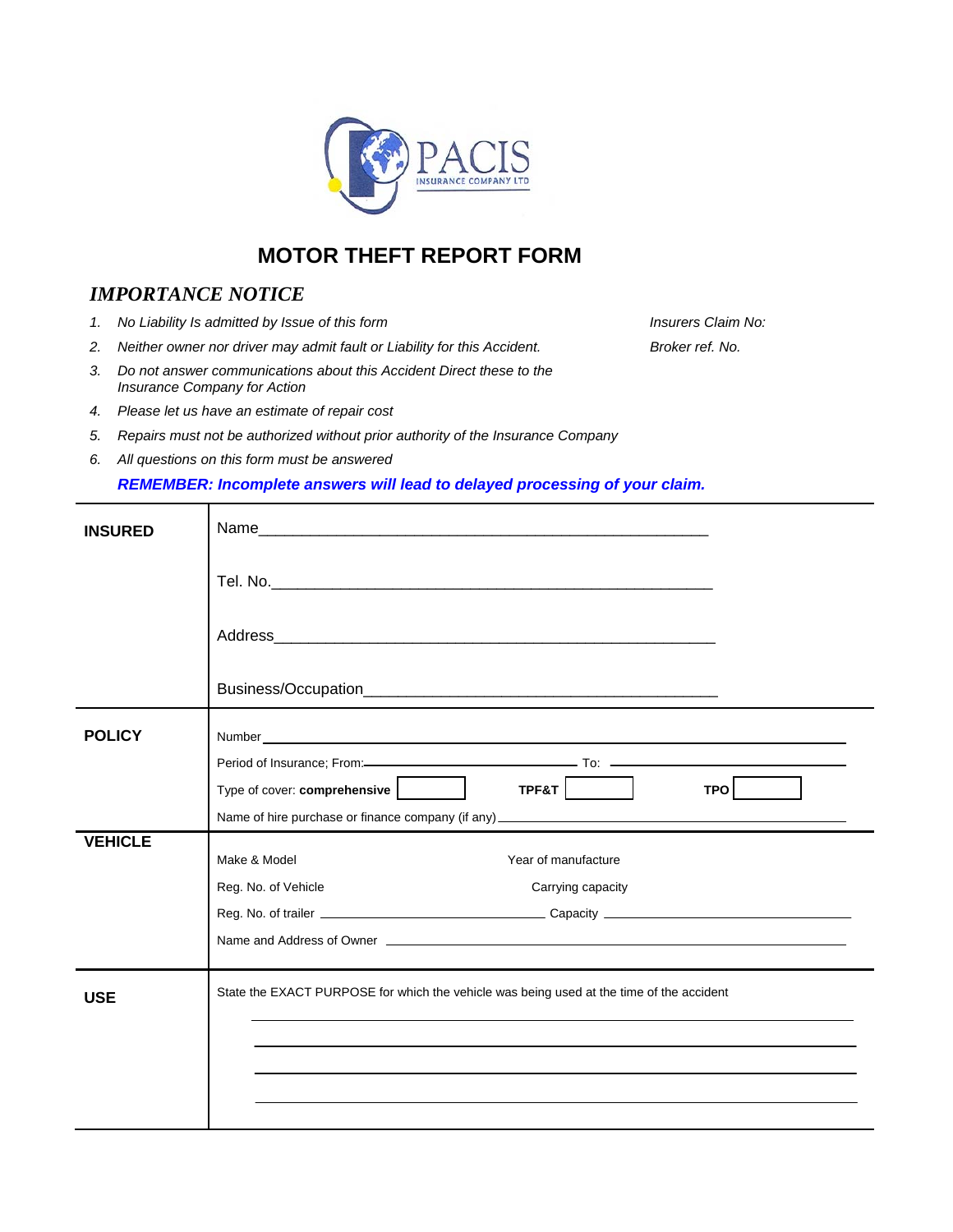| COMMERCIAL<br><b>VEHICLES</b>                              | Description of goods being carried - https://www.assett.com/www.assett.com/www.assett.com/www.assett.com/www.assett.com/www.assett.com/www.assett.com/www.assett.com/www.assett.com/www.assett.com/www.assett.com/www.assett.c<br>Name of owner of goods - The Context of the Context of the Context of the Context of the Context of the Context of the Context of the Context of the Context of the Context of the Context of the Context of the Context of th<br>Was a trailer attached? - Contract the contract of the contract of the contract of the contract of the contract of the contract of the contract of the contract of the contract of the contract of the contract of the contrac<br>Weight of load on (a) Vehicle ———————————————— (b) Trailer (s) —————————————————      |
|------------------------------------------------------------|---------------------------------------------------------------------------------------------------------------------------------------------------------------------------------------------------------------------------------------------------------------------------------------------------------------------------------------------------------------------------------------------------------------------------------------------------------------------------------------------------------------------------------------------------------------------------------------------------------------------------------------------------------------------------------------------------------------------------------------------------------------------------------------------|
| <b>DRIVER'S</b><br><b>DETAILS</b> (even<br>if the insured) | Is he/she employed by you?<br>Yes<br><b>No</b><br>How long has he/she been in your service? ____________<br>Was he/she driving with your permission?<br><b>No</b><br>Yes<br>How long has he/she been driving motor vehicles? _________<br>Was he/she in any way to blame for the accident?<br>No<br>Yes<br>Did he/she admit liability?<br>Yes<br>No<br>Has he/she had any previous accidents?<br>Yes<br>No.<br>Has he any conviction for any offence in connection with any ___________________<br>motor vehicle or any charges pending?<br>Yes<br>No<br>Full<br>Does he/she hold a full or provisional license to drive this vehicle?<br>Provisional<br>If full, state date when driving test first passed _____________________________<br>Does he/she own a Motor Vehicle?<br>Yes<br>No. |
| <b>THEFT</b>                                               | Driver's Policy No. 2008 - 2009 - 2009 - 2009 - 2009 - 2009 - 2010 - 2010 - 2010 - 2010 - 2010 - 2010 - 2010 -                                                                                                                                                                                                                                                                                                                                                                                                                                                                                                                                                                                                                                                                              |
|                                                            | Did police take particulars?<br>If so, give Constable's number and station<br>To which police station was the accident reported?<br>Attach copy Notice of Intended prosecution if any.                                                                                                                                                                                                                                                                                                                                                                                                                                                                                                                                                                                                      |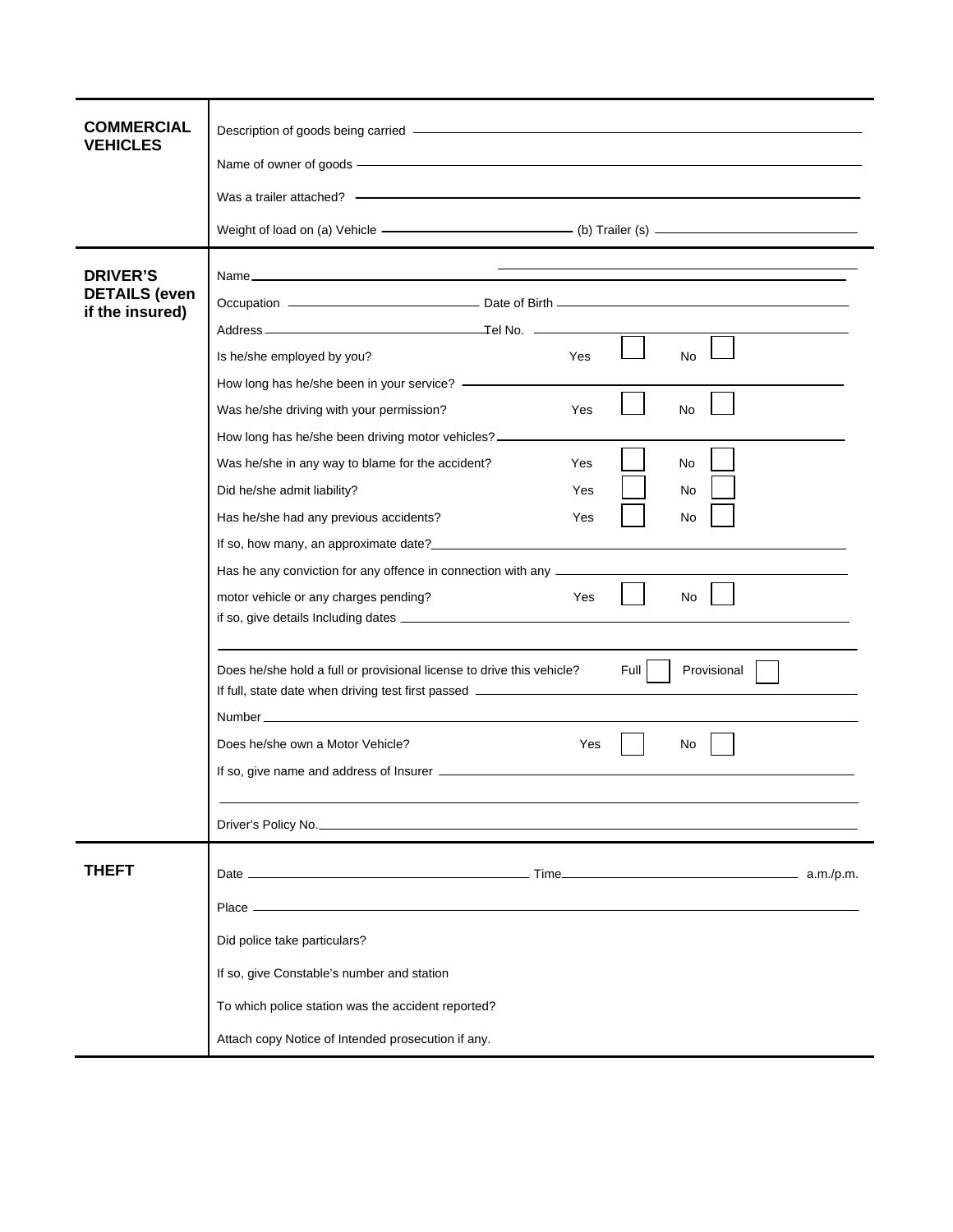| <b>STATEMENT</b>                                     |                                                                                                                                                                                                                                |  |  |  |  |
|------------------------------------------------------|--------------------------------------------------------------------------------------------------------------------------------------------------------------------------------------------------------------------------------|--|--|--|--|
| <b>BY DRIVER</b>                                     |                                                                                                                                                                                                                                |  |  |  |  |
|                                                      |                                                                                                                                                                                                                                |  |  |  |  |
|                                                      |                                                                                                                                                                                                                                |  |  |  |  |
|                                                      |                                                                                                                                                                                                                                |  |  |  |  |
|                                                      |                                                                                                                                                                                                                                |  |  |  |  |
|                                                      |                                                                                                                                                                                                                                |  |  |  |  |
|                                                      |                                                                                                                                                                                                                                |  |  |  |  |
|                                                      |                                                                                                                                                                                                                                |  |  |  |  |
|                                                      |                                                                                                                                                                                                                                |  |  |  |  |
|                                                      |                                                                                                                                                                                                                                |  |  |  |  |
| <b>STATEMENT</b>                                     |                                                                                                                                                                                                                                |  |  |  |  |
| BY THE<br><b>OWNER OR</b>                            |                                                                                                                                                                                                                                |  |  |  |  |
| <b>INSURED</b>                                       |                                                                                                                                                                                                                                |  |  |  |  |
|                                                      |                                                                                                                                                                                                                                |  |  |  |  |
|                                                      |                                                                                                                                                                                                                                |  |  |  |  |
|                                                      |                                                                                                                                                                                                                                |  |  |  |  |
|                                                      |                                                                                                                                                                                                                                |  |  |  |  |
|                                                      |                                                                                                                                                                                                                                |  |  |  |  |
|                                                      |                                                                                                                                                                                                                                |  |  |  |  |
| <b>DAMAGE TO</b><br><b>INSURED</b><br><b>VEHICLE</b> | State briefly apparent damage - https://www.article.com/www.article.com/www.article.com/www.article.com/www.article.com/www.article.com/www.article.com/www.article.com/www.article.com/www.article.com/www.article.com/www.ar |  |  |  |  |
|                                                      | (IN ALL CASES WHERE YOUR VEHICLE IS DAMAGED AND YOU ARE ENTITLED TO<br>CLAIM UNDER YOUR POLICY, PLEASE SEND AT ONCE TO THE COMPANY AN<br><b>ESTIMATE FOR REPAIRS).</b>                                                         |  |  |  |  |
|                                                      |                                                                                                                                                                                                                                |  |  |  |  |
|                                                      | No                                                                                                                                                                                                                             |  |  |  |  |
|                                                      | When and where can it be inspected?<br><u> When and where can it be inspected?</u>                                                                                                                                             |  |  |  |  |
|                                                      |                                                                                                                                                                                                                                |  |  |  |  |
|                                                      |                                                                                                                                                                                                                                |  |  |  |  |
|                                                      |                                                                                                                                                                                                                                |  |  |  |  |
|                                                      |                                                                                                                                                                                                                                |  |  |  |  |